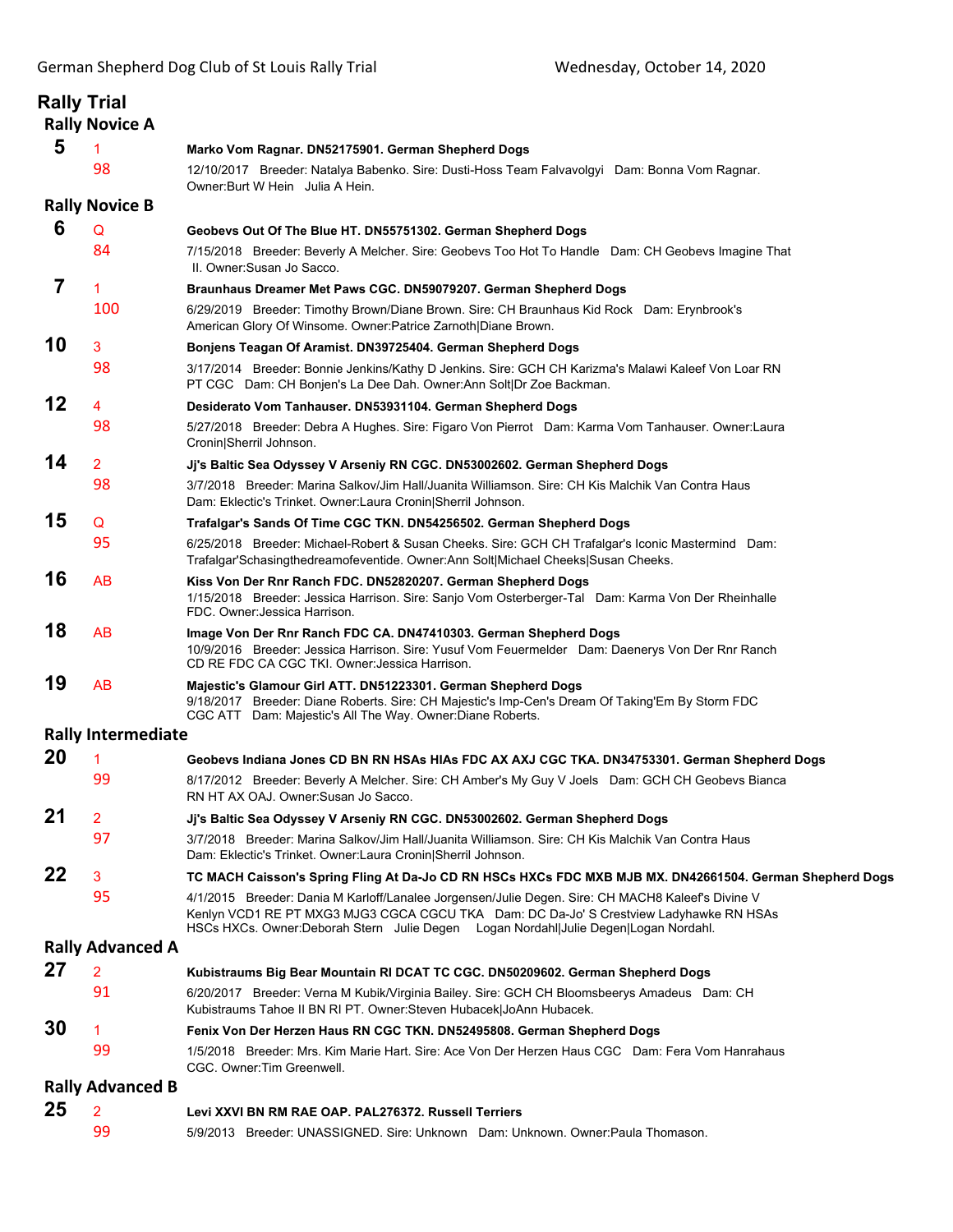|    |                          | German Shepherd Dog Club of St Louis Rally Trial<br>Wednesday, October 14, 2020                                                                                                                                                                                                         |
|----|--------------------------|-----------------------------------------------------------------------------------------------------------------------------------------------------------------------------------------------------------------------------------------------------------------------------------------|
| 34 | $\mathsf Q$              | Ivy Von Hugelblick UD PCD BN GN GO RA CGC. DN42991103. German Shepherd Dogs                                                                                                                                                                                                             |
|    | 96                       | 4/14/2015 Breeder: Carrie Fohl. Sire: Bolle Ja Na Ka Dam: Ouch Von Hugelblick. Owner: Kathleen Cook.                                                                                                                                                                                    |
| 37 | 1.                       | RACH Riverrun's Axa's Midnight Ash CD BN RM3 RAE3 FDC DJ CGCA. DN41813606. German Shepherd Dogs                                                                                                                                                                                         |
|    | 99                       | 8/4/2014 Breeder: Paula Thomason. Sire: Diango Von Haus Jurijm Dam: Acris Z Maleho Mesta.<br>Owner: Paula Thomason.                                                                                                                                                                     |
| 38 | 4                        | Jazzcreek's Take A Chance CDX BN GN RM3 RAE2 FDC MX AXJ MXP MJP OF OFP. DN41496501. German Shepherd Dogs                                                                                                                                                                                |
|    | 97                       | 12/1/2014 Breeder: Joan Plank. Sire: Jazzcreek's Bolt Of Lightning Dam: Jazzcreek's Satin Sadie.<br>Owner: Joan Plank.                                                                                                                                                                  |
| 40 | Q                        | Icon Von Hugelblick CDX PCD BN GN RI CGCA TKI. DN42991104. German Shepherd Dogs                                                                                                                                                                                                         |
|    | 90                       | 4/14/2015 Breeder: Carrie Fohl. Sire: Bolle Ja Na Ka Dam: Ouch Von Hugelblick. Owner: SHARON<br>JORDAN.                                                                                                                                                                                 |
| 42 | Q                        | Yanira Vom Barron Haus BN RI. DN53398407. German Shepherd Dogs                                                                                                                                                                                                                          |
|    | 83                       | 3/12/2018 Breeder: Amanda Barron/Amanda Barron. Sire: Hugo Aus Der Espenstatte CGCA CGCU TKN<br>Dam: Nettles Vom Haus Wikert CGCA CGCU. Owner: Stephanie Markl.                                                                                                                         |
| 43 | 3                        | Brennan's Luna CDX PCDX BN GN RE FDC DCAT CGCA CGCU TKA. PAL268622. German Shepherd Dogs                                                                                                                                                                                                |
|    | 97                       | 12/19/2013 Breeder: Sire: Dam: Owner: Erika Brennan.                                                                                                                                                                                                                                    |
|    | <b>Rally Excellent A</b> |                                                                                                                                                                                                                                                                                         |
| 26 | 1                        | Contact Point's See Spot Run RA. DN50499001. Border Collies                                                                                                                                                                                                                             |
|    | 88                       | 6/17/2017 Breeder: Karen Moureaux. Sire: Elisa's Sancho OA OAJ Dam: Imp.Luna. Owner:Paula<br>Thomason.                                                                                                                                                                                  |
|    | <b>Rally Excellent B</b> |                                                                                                                                                                                                                                                                                         |
| 25 | 3                        | Levi XXVI BN RM RAE OAP. PAL276372. Russell Terriers                                                                                                                                                                                                                                    |
|    | 93                       | 5/9/2013 Breeder: UNASSIGNED. Sire: Unknown Dam: Unknown. Owner: Paula Thomason.                                                                                                                                                                                                        |
| 34 | 4                        | Ivy Von Hugelblick UD PCD BN GN GO RA CGC. DN42991103. German Shepherd Dogs                                                                                                                                                                                                             |
|    | 92                       | 4/14/2015 Breeder: Carrie Fohl. Sire: Bolle Ja Na Ka Dam: Ouch Von Hugelblick. Owner: Kathleen Cook.                                                                                                                                                                                    |
| 35 | $\overline{2}$           | Crush Von Der Tetiaroa RA PT NA NAJ NF SWN SHDN CGC TKA. DN55115403. German Shepherd Dogs                                                                                                                                                                                               |
|    | 94                       | 8/6/2018 Breeder: Jill Doherty. Sire: Troll Von Der Tetiaroa Dam: Haylo Von Der Tetiaroa. Owner:Cathy<br>Mitchell.                                                                                                                                                                      |
| 36 | <b>NQ</b>                | GCH CH Anscha-Happy Tail's You Don't Know Jack CD BN RA CGCA. WS49874001. Boxers<br>4/4/2015 Breeder: Ann Schach/Kim A Schach/Amy C. Bieri. Sire: GCHS CH Shadigee's Calculated Risk<br>Dam: GCH CH Cimarron's Do You Know The Muffin Man. Owner:Ann Schach Kim A. Schach Amy C. Bieri. |
| 37 | Q                        | RACH Riverrun's Axa's Midnight Ash CD BN RM3 RAE3 FDC DJ CGCA. DN41813606. German Shepherd Dogs                                                                                                                                                                                         |
|    | 87                       | 8/4/2014 Breeder: Paula Thomason. Sire: Django Von Haus Jurjim Dam: Acris Z Maleho Mesta.<br>Owner:Paula Thomason.                                                                                                                                                                      |
| 38 | Q                        | Jazzcreek's Take A Chance CDX BN GN RM3 RAE2 FDC MX AXJ MXP MJP OF OFP. DN41496501. German Shepherd Dogs                                                                                                                                                                                |
|    | 80                       | 12/1/2014 Breeder: Joan Plank. Sire: Jazzcreek's Bolt Of Lightning Dam: Jazzcreek's Satin Sadie.<br>Owner: Joan Plank.                                                                                                                                                                  |
| 41 | <b>NQ</b>                | Duchess Ward CD RA HT MX MXJ XF T2B SCN SIN SEN CGC TKN. PAL271829. German Shepherd Dogs<br>6/26/2016 Breeder: Sire: Dam: Owner:Christina E Ward.                                                                                                                                       |
| 43 | 1/HC                     | Brennan's Luna CDX PCDX BN GN RE FDC DCAT CGCA CGCU TKA. PAL268622. German Shepherd Dogs                                                                                                                                                                                                |
|    | 96                       | 12/19/2013 Breeder: Sire: Dam: Owner: Erika Brennan.                                                                                                                                                                                                                                    |
| 44 | AB                       | Falkrigia-Kiokee'S Quothe The Gray Raven CD BN RE CA RATCHX. DN40459701. German Shepherd Dogs<br>5/30/2014 Breeder: Lynda E Bragg-Workman/Sherry H Mcfarland. Sire: CH Falkrigia's Flashpoint CD RE<br>Dam: Kiokee'S-Falkrigia's Fizz CD BN. Owner:Lynda BraggWorkman Sherry McFarland. |
|    | <b>Rally Master</b>      |                                                                                                                                                                                                                                                                                         |
| 25 | $\overline{2}$           | Levi XXVI BN RM RAE OAP. PAL276372. Russell Terriers                                                                                                                                                                                                                                    |
|    | 97                       | 5/9/2013 Breeder: UNASSIGNED. Sire: Unknown Dam: Unknown. Owner:Paula Thomason.                                                                                                                                                                                                         |
| 28 | Q                        | Veritas Von Der Tetiaroa CDX RM4 RAE2 PT NA NAJ XF SWA SCE SBE SHDA DS. DN45329702. German Shepherd Dogs                                                                                                                                                                                |
|    | 86                       | 1/26/2016 Breeder: Jill Doherty. Sire: Argon Vom Land Der Konige Dam: Haylo Von Der Tetiaroa.<br>Owner:Cathy Mitchell.                                                                                                                                                                  |
| 37 | 1                        | RACH Riverrun's Axa's Midnight Ash CD BN RM3 RAE3 FDC DJ CGCA. DN41813606. German Shepherd Dogs                                                                                                                                                                                         |
|    | 100                      | 8/4/2014 Breeder: Paula Thomason. Sire: Django Von Haus Jurjim Dam: Acris Z Maleho Mesta.<br>Owner: Paula Thomason.                                                                                                                                                                     |